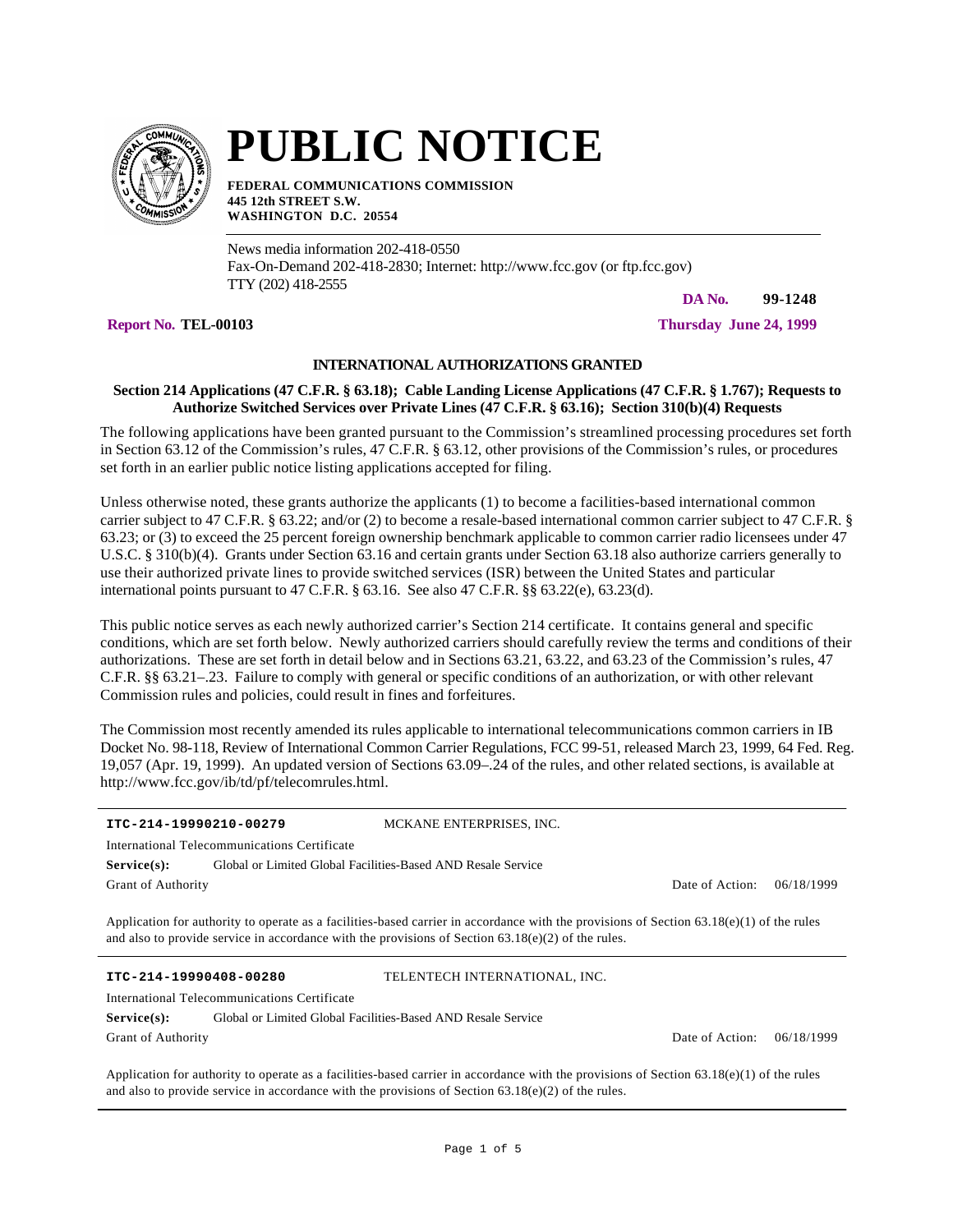| ITC-214-19990412-00281                                                                                                                                                                                                                                                      | KOREA TELECOMMUNICATION, INC.   |  |  |  |  |  |  |
|-----------------------------------------------------------------------------------------------------------------------------------------------------------------------------------------------------------------------------------------------------------------------------|---------------------------------|--|--|--|--|--|--|
| International Telecommunications Certificate                                                                                                                                                                                                                                |                                 |  |  |  |  |  |  |
| Service(s):<br>Global or Limited Global Facilities-Based AND Resale Service                                                                                                                                                                                                 |                                 |  |  |  |  |  |  |
| Grant of Authority                                                                                                                                                                                                                                                          | Date of Action:<br>06/18/1999   |  |  |  |  |  |  |
| Application for authority to operate as a facilities-based carrier in accordance with the provisions of Section $63.18(e)(1)$ of the rules<br>and also to provide service in accordance with the provisions of Section $63.18(e)(2)$ of the rules.                          |                                 |  |  |  |  |  |  |
| ITC-214-19990422-00278                                                                                                                                                                                                                                                      | <b>INNOCOM TELECOM LLC</b>      |  |  |  |  |  |  |
| International Telecommunications Certificate                                                                                                                                                                                                                                |                                 |  |  |  |  |  |  |
| Global or Limited Global Facilities-Based AND Resale Service<br>Service(s):                                                                                                                                                                                                 |                                 |  |  |  |  |  |  |
| Grant of Authority                                                                                                                                                                                                                                                          | Date of Action:<br>06/18/1999   |  |  |  |  |  |  |
| Application for authority to operate as a facilities-based carrier in accordance with the provisions of Section $63.18(e)(1)$ of the rules<br>and also to provide service in accordance with the provisions of Section $63.18(e)(2)$ of the rules.                          |                                 |  |  |  |  |  |  |
| ITC-214-19990505-00284                                                                                                                                                                                                                                                      | WORLDLINK COMMUNICATIONS, CORP. |  |  |  |  |  |  |
| International Telecommunications Certificate                                                                                                                                                                                                                                |                                 |  |  |  |  |  |  |
| Global or Limited Global Facilities-Based AND Resale Service<br>Service(s):                                                                                                                                                                                                 |                                 |  |  |  |  |  |  |
| Grant of Authority                                                                                                                                                                                                                                                          | Date of Action:<br>06/18/1999   |  |  |  |  |  |  |
| Application for authority to operate as a facilities-based carrier in accordance with the provisions of Section $63.18(e)(1)$ of the rules<br>and also to provide service in accordance with the provisions of Section $63.18(e)(2)$ of the rules between the United States |                                 |  |  |  |  |  |  |
| ITC-214-19990505-00285                                                                                                                                                                                                                                                      | ONE WORLD TELECOM, INC.         |  |  |  |  |  |  |
| International Telecommunications Certificate                                                                                                                                                                                                                                |                                 |  |  |  |  |  |  |
| Service(s):<br>Global or Limited Global Facilities-Based AND Resale Service                                                                                                                                                                                                 |                                 |  |  |  |  |  |  |
| Grant of Authority                                                                                                                                                                                                                                                          | Date of Action:<br>06/18/1999   |  |  |  |  |  |  |
| Application for authority to operate as a facilities-based carrier in accordance with the provisions of Section $63.18(e)(1)$ of the rules<br>and also to provide service in accordance with the provisions of Section $63.18(e)(2)$ of the rules.                          |                                 |  |  |  |  |  |  |
| ITC-214-19990505-00286                                                                                                                                                                                                                                                      | WIRELESS USA, INC.              |  |  |  |  |  |  |
| International Telecommunications Certificate                                                                                                                                                                                                                                |                                 |  |  |  |  |  |  |
| Service(s):<br>Global or Limited Global Facilities-Based AND Resale Service                                                                                                                                                                                                 |                                 |  |  |  |  |  |  |
| Grant of Authority                                                                                                                                                                                                                                                          | Date of Action:<br>06/18/1999   |  |  |  |  |  |  |
| Application for authority to provide service in accordance with the provisions of Section $63.18(e)(1)$ of the rules and also to provide<br>service in accorance with provisions of Section $63.18(e)(2)$ of the rules.                                                     |                                 |  |  |  |  |  |  |
| ITC-214-19990505-00287                                                                                                                                                                                                                                                      | BOLOBOLO TELECOM, INC.          |  |  |  |  |  |  |
| International Telecommunications Certificate                                                                                                                                                                                                                                |                                 |  |  |  |  |  |  |
| Global or Limited Global Facilities-Based AND Resale Service<br>Service(s):                                                                                                                                                                                                 |                                 |  |  |  |  |  |  |
| Grant of Authority                                                                                                                                                                                                                                                          | Date of Action:<br>06/18/1999   |  |  |  |  |  |  |
|                                                                                                                                                                                                                                                                             |                                 |  |  |  |  |  |  |

Application for authority to provide service in accordance with the provisions of Section  $63.18(e)(1)$  of the rules and also to provide service in accorance with provisions of Section 63.18(e)(2) of the rules.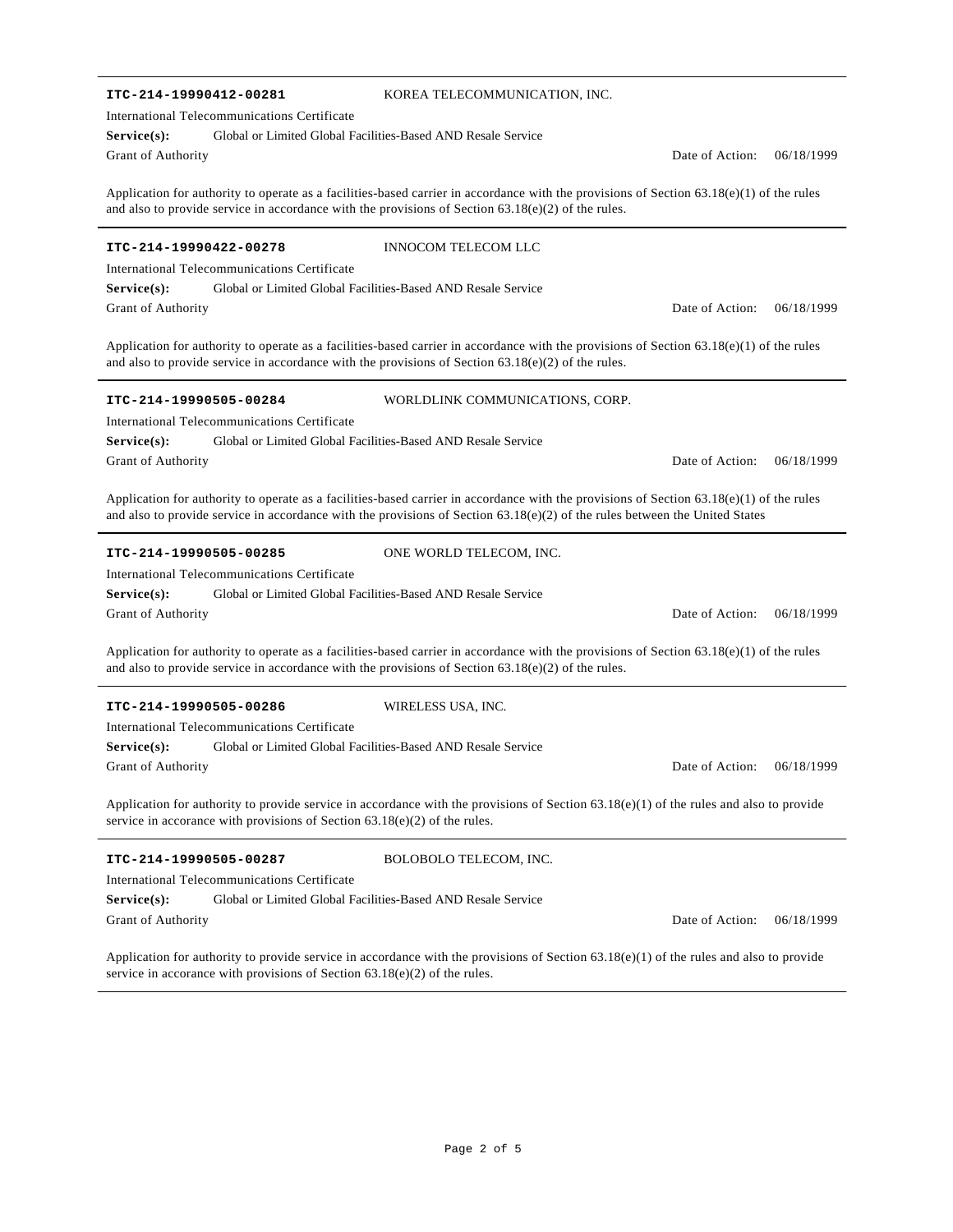Grant of Authority Transfer of Control

### **ITC-T/C-19990324-00276** U.S. SATELLITE CORPORATION

Date of Action: 06/18/1999

Date of Action: 06/18/1999

#### **FROM: AMERICAN STORES COMPANY**

**TO:** ALBERTSON'S, INC.

Application for Consent to Transfer Control of U.S. Satellite Corporation from American Stores Company to Alberton's, Inc.

**ITC-T/C-19990401-00277** AIRNEX COMMUNICATIONS, INC.

Grant of Authority Transfer of Control

FROM: AIRNEX COMMUNICATIONS, INC.

**TO:** JAPAN TELECOM AMERICA, INC.

Application for Consent to Transfer Control of Airnex Communications, Inc. to Japan Telecom America, Inc.

## CONDITIONS APPLICABLE TO INTERNATIONAL SECTION 214 AUTHORIZATIONS

(1) These authorizations are subject to the Exclusion List for International Section 214 Authorizations, which identifies restrictions on providing service to particular countries or using particular facilities. The most recent Exclusion List is attached to this Public Notice. The list applies to all U.S. international carriers, including those that have previously received global or limited global Section 214 authority, whether by streamlined grant or specific written order. Carriers are advised that the attached Exclusion List is subject to amendment at any time pursuant to the procedures set forth in Streamlining the International Section 214 Authorization Process and Tariff Requirements, IB Docket No. 95-118, 11 FCC Rcd 12884 (1996), para. 18. A copy of the current Exclusion List will be maintained in the FCC Reference and Information Center and will be available at http://www.fcc.gov/ib/td/pf/exclusionlist.html. It also will be attached to each Public Notice that grants international Section 214 authority.

(2) The export of telecommunications services and related payments to countries that are subject to economic sanctions may be restricted. For information concerning current restrictions, call the Office of Foreign Assets Control, U.S. Department of the Treasury, (202) 622-2520.

(3) Carriers shall comply with the requirements of Section 63.11 of the Commission's rules, which requires notification by, and in certain circumstances prior approval for, U.S. carriers acquiring an affiliation with foreign carriers. A carrier that acquires an affiliation with a foreign carrier will be subject to possible reclassification as a dominant carrier on an affiliated route pursuant to the provisions of Section 63.10 of the rules.

(4) Carriers shall file with the Commission a copy of all operating agreements entered into with their foreign correspondents and all amendments within thirty (30) days of their execution, and shall otherwise comply with the filing requirements contained in Sections 43.51, 64.1001 and 64.1002 of the Commission's Rules, 47 C.F.R. §§ 43.51, 64.1001, 64.1002. In addition, any carrier interconnecting private lines to the U.S. public switched network at its switch, including any switch in which the carrier obtains capacity either through lease or otherwise, shall file annually with the Chief, International Bureau, a certified statement containing, on a country-specific basis, the number and type (e.g., 64 kbps circuits) of private lines interconnected in such manner. The Commission will treat the country of origin information as confidential. Carriers need not file their contracts for interconnection unless the Commission specifically requests. Carriers shall file their annual report on February 1 (covering international private lines interconnected during the preceding January 1 to December 31 period) of each year. International private lines to countries for which the Commission has authorized the provision of switched basic services over private lines at any time during a particular reporting period are exempt from this requirement. See 47 C.F.R. § 43.51(d).

(5) Carriers authorized to provide private line service either on a facilities or resale basis are limited to the provision of such private line service only between the United States and those foreign points covered by their referenced applications for Section 214 authority. In addition, the carriers may not -- and their tariffs must state that their customers may not -- connect their private lines to the public switched network at either the U.S. or foreign end, or both, for the provision of international switched basic services, unless the Commission has authorized the provision of switched services over private lines to the particular country at the foreign end of the private line. See 47 C.F.R. §§ 63.16, 63.22(e)(1). This restriction is subject to an exception for facilities-based private lines as set forth in 47 C.F.R. § 63.22(e)(2).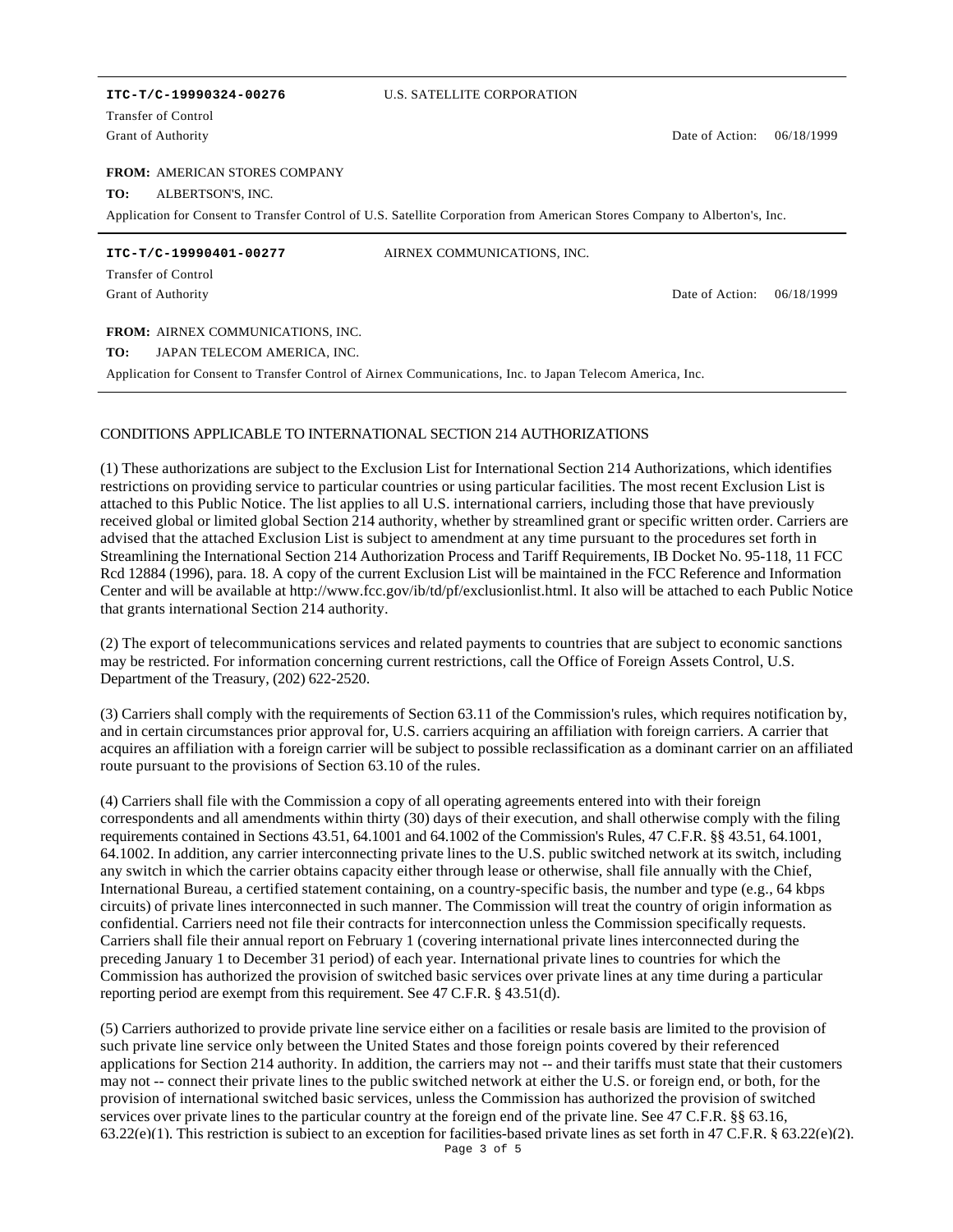63.22(e)(1). This restriction is subject to an exception for facilities-based private lines as set forth in 47 C.F.R. § 63.22(e)(2). See generally International Settlement Rates, IB Docket No. 96-261, Report and Order, FCC 97-280 (rel. Aug. 18, 1997), paragraphs 242-259.

(6) The Commission has authorized the provision of switched basic services via facilities-based or resold private lines between the United States and the following foreign points: Sweden, Canada, New Zealand, the United Kingdom, Australia, The Netherlands, Luxembourg, Norway, Denmark, France, Germany, Belgium, Austria, Switzerland, Japan, Italy, Ireland, Hong Kong, Iceland, and Spain.

(7) Carriers may engage in "switched hubbing" to countries for which the Commission has not authorized the provision of switched basic services over private lines consistent with Section 63.17(b) of the rules.

(8) Carriers may provide U.S. inbound or outbound switched basic service via their authorized private lines extending between or among the United States, Sweden, New Zealand, the United Kingdom, Australia, The Netherlands, Luxembourg, Norway, Denmark, France, Germany, Belgium, Austria, Switzerland, Japan, Italy, Ireland, Hong Kong, Iceland, and Spain.

(9) Carriers shall comply with the "No Special Concessions" rule, Section 63.14, 47 C.F.R. § 63.14.

(10) Carriers shall file a tariff pursuant to Section 203 of the Communications Act of 1934, as amended, 47 U.S.C. § 203, and Part 61 of the Commission's Rules, 47 C.F.R. Part 61, for their authorized services.

(11) Carriers shall file the annual reports of overseas telecommunications traffic required by Section 43.61(a). Carriers shall also file the quarterly reports required by Section 43.61 in the circumstances specified in paragraphs (b) and (c) of that Section.

(12) Carriers shall file annual reports of circuit status and/or circuit additions in accordance with the requirements set forth in Rules for Filing of International Circuit Status Reports, CC Docket No. 93-157, Report and Order, 10 FCC Rcd 8605 (1995). See 47 C.F.R. §§ 43.82, 63.23(e). These requirements apply to facilities-based carriers and private line resellers, respectively.

(13) Carriers should consult Section 63.19 of the rules when contemplating a discontinuance, reduction or impairment of service. Further, the grant of these applications shall not be construed to include authorization for the transmission of money in connection with the services the applicants have been given authority to provide. The transmission of money is not considered to be a common carrier service.

(14) If any carrier is reselling service obtained pursuant to a contract with another carrier, that contract or a contract summary shall be filed publicly by the underlying carrier in accordance with Section 203 of the Communications Act, 47 U.S.C. § 203, and Competition in the Interstate Interexchange Marketplace, 6 FCC Rcd 5880, 5902 (1991). In addition, the services obtained by contract shall be made generally available by the underlying carrier to similarly situated customers at the same terms, conditions and rates.

(15) To the extent that any of the above-listed applicants intends to provide international call-back services through the use of uncompleted call signaling, its authorization to resell international switched voice and/or data services to provide these services is expressly subject to the conditions listed in VIA USA Ltd., et al., 9 FCC Rcd 2288 (1994), on recon., 10 FCC Rcd 9540 (1995).

(16) To the extent the applicant is, or is affiliated with, an incumbent independent local exchange carrier, as those terms are defined in Section 64.1902 of the rules, it shall provide the authorized services in compliance with the requirements of Section 64.1903. See Regulatory Treatment of LEC Provision of Interexchange Services Originating in the LEC's Local Exchange Area and Policy and Rules Concerning the Interstate, Interexchange Marketplace, Second Report and Order in CC Docket No. 96-149 and Third Report and Order in CC Docket No. 96-61, FCC 97-142 (released April 18, 1997), recon., 12 FCC Rcd 8730.

(17) Any carrier authorized here to provide facilities-based service between the United States and markets served by a foreign carrier with which it has an affiliation may provide U.S. facilities-based service between the United States and such market only if the affiliated foreign carrier has negotiated a settlement rate for its settled traffic with U.S. international carriers that is in effect and is at or below the relevant benchmark settlement rate adopted in International Settlement Rates, IB Docket No. 96-261, Report and Order, FCC 97-280 (rel. Aug. 18, 1997) (Benchmarks Order). See also Benchmarks Order, paragraphs 224-227. For the purposes of this condition, "affiliation" and "foreign carrier" are defined in Section 63.09.